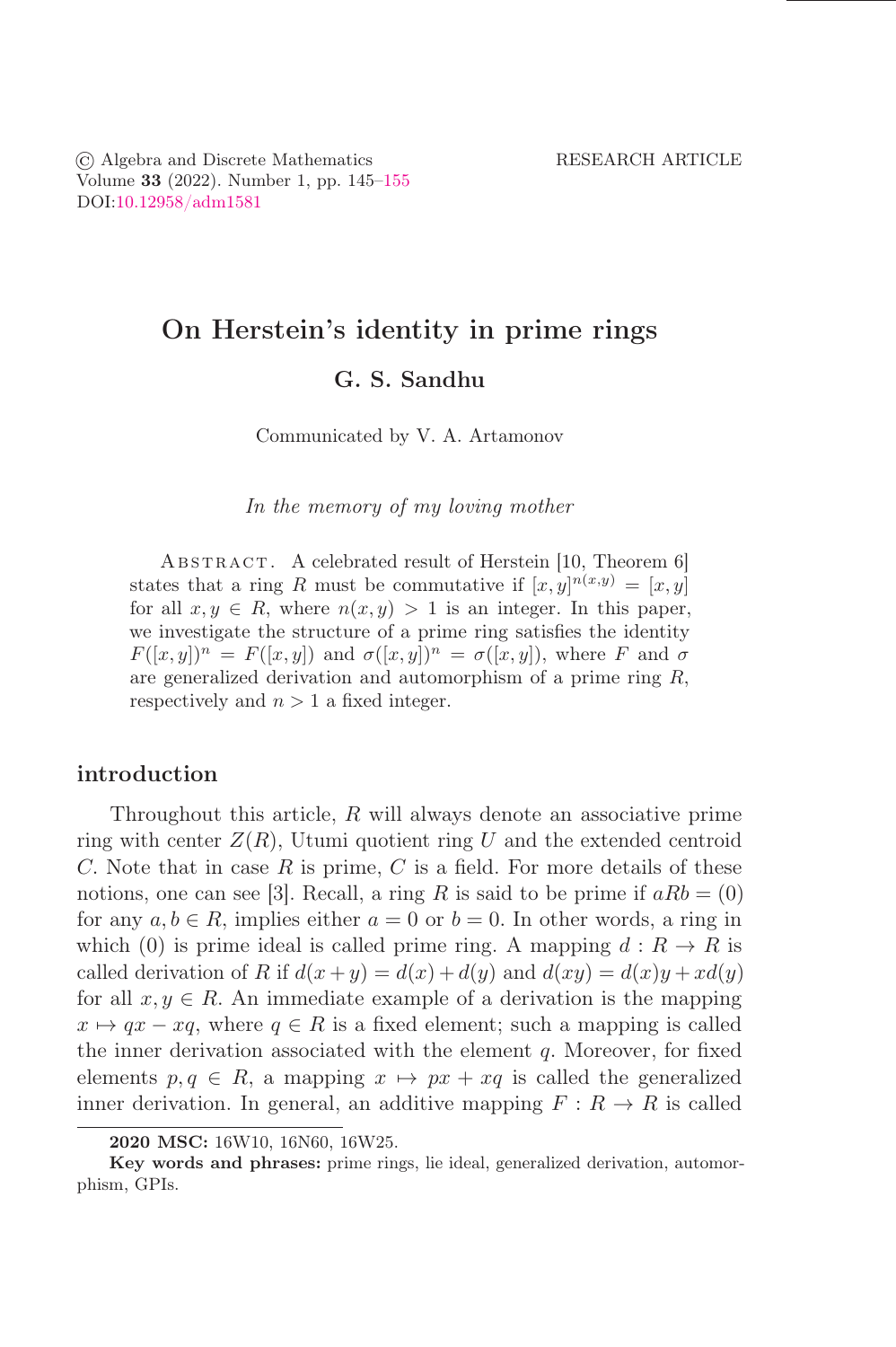generalized derivation if there exists a unique derivation  $d$  of  $R$  such that  $F(xy) = F(x)y + xd(y)$  for all  $x, y \in R$ . For any  $x, y \in R$ , the Lie product in R is defined as  $xy - yx$  and is denoted by [x, y]. By a Lie ideal of R, we mean an additive subgroup L of R, which satisfies the condition  $[x, r] \in L$ for all  $x \in L$  and  $r \in R$ . It is straight forward to see that every ideal is a Lie ideal but converse is not true in general.

During the decade 1940-1950, after the development of general structure theory for rings, much attention has been devoted to explore the conditions that őnally imply the commutativity of rings. In this view, a classical theorem of Jacobson states that a ring  $R$  is commutative if there exists an integer  $n(x) > 1$  such that  $x^{n(x)} = x$  for all  $x \in R$ . Later, Herstein [9] gave a complete generalization of this result as: *If* R *is a ring with center*  $Z(R)$ *, and if*  $x^n - x \in Z(R)$  *for all*  $x \in R$ *, n* > 1 *a fixed integer, then* R *is commutative*. In 1957, Herstein [10] proved another result of same flavour in a more general way. Precisely, Herstein obtained the commutativity of rings that satisfy the condition  $[x, y]^{n(x,y)} = [x, y]$ , where  $n(x, y) > 1$  is a fixed positive integer. These results has led to the development of several techniques to find the conditions that force a ring to be commutative; for instance, generalizing Herstein's conditions, using certain polynomial constraints, using restrictions on automorphisms, introducing identities involving derivations and generalized derivations etc. Continuing in this line of investigation, recently, Scudo and Ansari [19] studied generalized derivations of prime rings that satisfy an idempotent valued condition. More precisely, they proved the following theorem: *Let* R *be a noncommutative prime ring with*  $Char(R) \neq 2$ , U the Utumi quotient *ring of* R, C *the extended centroid of* R *and* L *a noncentral Lie ideal of* R. *If* G *is a generalized derivation of* R *associated with a derivation* d *such that*  $[G(u), u]^n = [G(u), u]$  *for all*  $u \in L$ *, where*  $n > 1$  *a fixed positive integer, then one of the following holds true:*

- (i)  $R$  *satisfies the*  $s_4$  *(the standard identity in four noncommuting variables), and there exists*  $a \in U$  *and*  $\lambda \in C$  *such that*  $G(x) =$  $ax + xa + \lambda x$  *for all*  $x \in R$ .
- (ii) *there exists*  $\gamma \in C$  *such that*  $G(x) = \gamma x$  *for all*  $x \in R$ .

Further, Ashraf et al. [1] obtained a result with automorphisms in this direction. They proved the following: *Let* R *be a prime ring with*  $Char(R) \neq 2, 3$  and L a noncentral Lie ideal of R. If  $\sigma$  is an automorphism *of* R such that  $[\sigma(x), x]^m = [\sigma(x), x]$  for all  $x \in L$ , where  $m > 1$  a fixed *integer, then* R *is commutative.*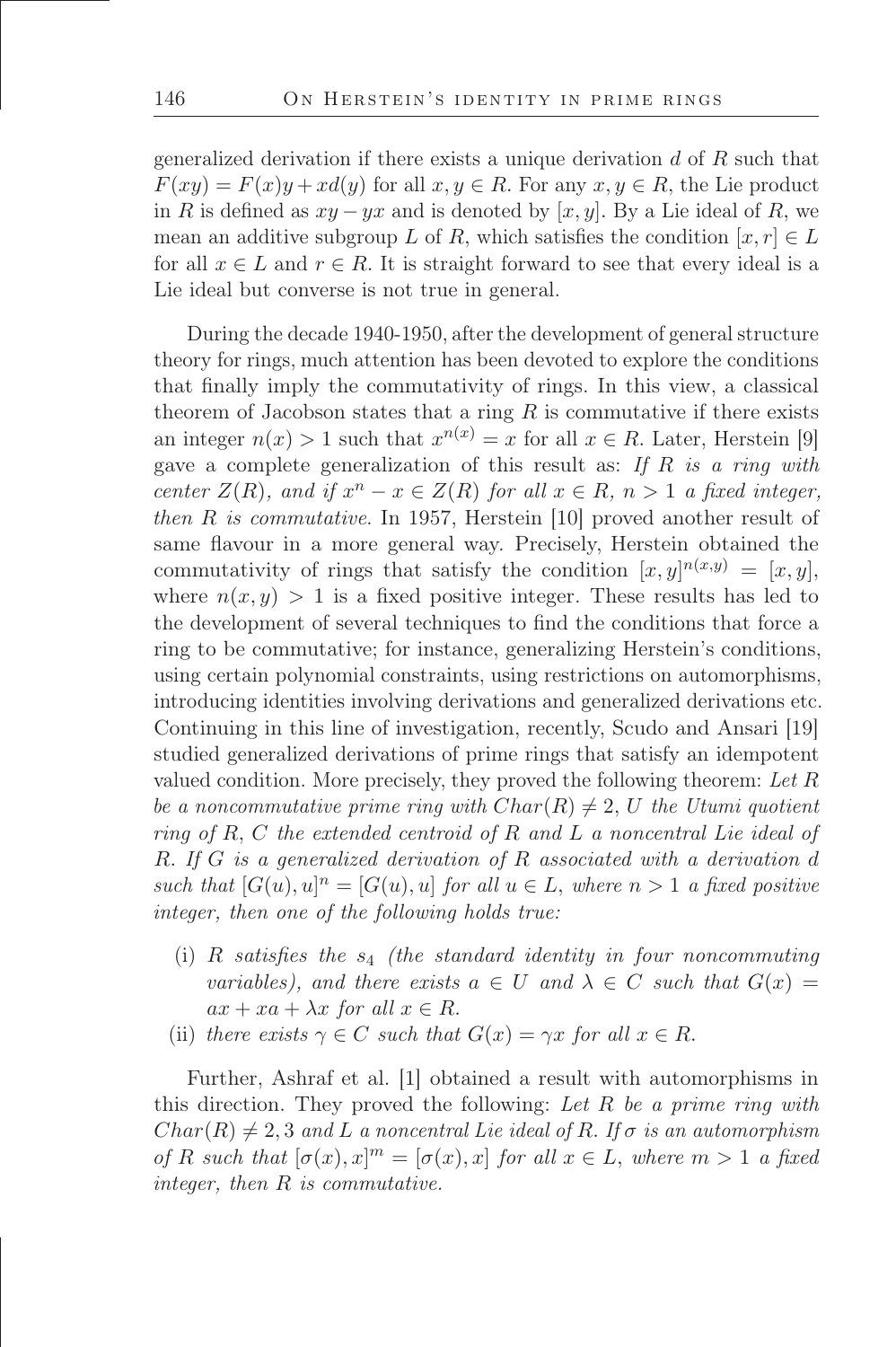Motivated by the above cited papers, we present the study of generalized derivations and automorphisms of prime rings that satisfy the identity  $\mathcal{G}(u)^n = \mathcal{G}(u)$  on Lie ideals, where  $n > 1$  is a fixed integer.

# 1. A result on generalized derivations

<span id="page-2-3"></span>Fact 1.  $[5,$  THEOREM 2 If I is a nonzero ideal of a prime ring R, then  $I, R$  and  $U$  satisfy the same generalized polynomial identities with coefficients in U.

<span id="page-2-2"></span>**Fact 2.** [16, THEOREM 2] If I is a nonzero ideal of a prime ring R, then  $I, R$  and  $U$  satisfy the same differential identities.

<span id="page-2-0"></span>**Fact 3.** [17, THEOREM 4] Let R be a semiprime ring and  $D_r$  a dense right ideal of R. Then every generalized derivation  $F: D_r \to U$  can be uniquely extended to U and assumes the form  $F(x) = ax + \delta(x)$  for some  $a \in U$  and a derivation  $\delta$  of U.

<span id="page-2-1"></span>**Fact 4.** [4, LEMMA 1] If R is a prime ring of Char $(R) \neq 2$  and L a noncentral Lie ideal of  $R$ , then there exists a nonzero ideal  $I$  of  $R$  such that  $0 \neq [I, R] \subseteq L$ .

**Theorem 1.** Let R be a prime ring with  $Char(R) \neq 2$ , L a noncentral *Lie ideal of* R, U *the Utumi quotient ring and* C *the extended centroid of* R. *Suppose that* R *admits a generalized derivation* F *associated with a* derivation  $\delta$  such that  $F(u)^n = F(u)$  for all  $u \in L$ , where  $n > 1$  is a fixed *integer, then* R *satisőes* s4.

*Proof.* Suppose that R does not satisfy  $s_4$ . By hypothesis, we have

$$
F(u)^n = F(u), \ \forall \ u \in L.
$$

In view of Fact [3,](#page-2-0) it follows that

$$
(au + \delta(u))^n = au + \delta(u), \ \forall \ u \in L.
$$

By Fact [4,](#page-2-1) there exists a nonzero ideal I of R such that  $0 \neq [I, R] \subseteq L$ . Therefore, we őnd that

$$
(a[x,y]+\delta([x,y]))^n=a[x,y]+\delta([x,y]),\;\forall\;x,y\in I.
$$

In light of Fact [2,](#page-2-2) we have

$$
(a[x, y] + \delta([x, y]))n = a[x, y] + \delta([x, y]), \ \forall \ x, y \in U.
$$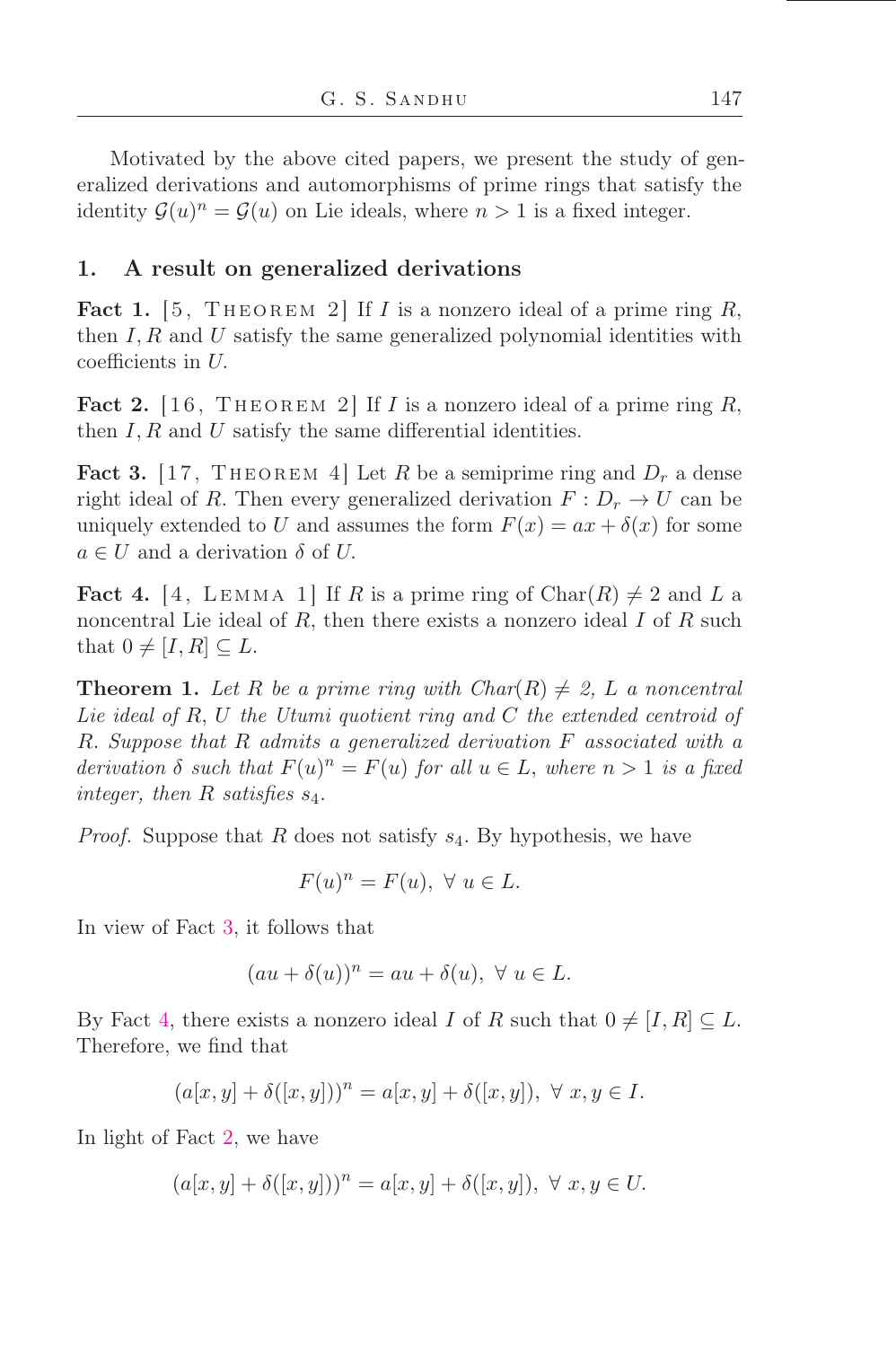That can be rewritten as

<span id="page-3-0"></span>
$$
(a[x, y] + [\delta(x), y] + [x, \delta(y)])^n = a[x, y] + [\delta(x), y] + [x, \delta(y)], \ \forall \ x, y \in U.
$$
\n(1)

We now apply Kharchenko's theory of differential identities [13, Theorem 2] and divide the proof into the following two parts.

**Case 1.** We first assume that  $\delta$  is the inner derivation of U, i.e., there exists some  $q \in U$  such that  $\delta(x) = [q, x]$  for all  $x \in U$ . In this case we shall show that  $q \in C$  and hence  $\delta = 0$ . With this, equation [\(1\)](#page-3-0) yields that  $U$  satisfies the generalized polynomial identity

$$
\Omega(x, y) = (a[x, y] + [[q, x], y] + [x, [q, y]])n - a[x, y] - [[q, x], y] - [x, [q, y]].
$$

In case C is infinite, we have that  $\Omega(x, y)$  is a generalized polynomial identity for  $U \otimes_C \overline{C}$ , where  $\overline{C}$  denotes the algebraic closure of C. Notice that,  $\Omega(x, y)$  is a generalized polynomial identity for U if and only if it is so for  $R$  (see Fact [1\)](#page-2-3). Therefore in order to prove our claim, we may replace R by U or  $U \otimes_C \overline{C}$  according as C is finite or infinite. In fact both U and  $U \otimes_{C} \overline{C}$  are prime and centrally closed (see Theorem 2.5 and Theorem 3.5 of  $[8]$ ). Thus we may assume that R is centrally closed over C (i.e.,  $R_C = R$ ) which is either finite or algebraic closed and  $\Omega(x, y) = 0$  for all  $x, y \in R$ . By a result due to Martindale [[18], Theorem 3],  $R_C$  (and so is  $R$ ) is a primitive ring having nonzero socle H associated with the division ring  $D$ . Hence  $R$  is isomorphic to a dense ring of linear transformations of some vector space V over D. If V is finite dimensional over  $D$ , then density of R on V implies that  $R \cong M_i(D)$ , where j =dim(V<sub>D</sub>). Clearly if  $j = 1, R$  is commutative, a contradiction.

We now suppose that  $\dim(V_D) \geq 3$ . Our first goal is to show that for any  $v \in V$ , the set  $\{v, qv\}$  is linearly D-dependent. For this purpose, we assume that  $v$  and  $qv$  are linearly  $D$ -independent vectors in  $V$ . Since  $\dim(V_D) \geq 3$ , there exists some  $w \in V$  such that the set  $\{v, qv, w\}$  is a linearly D-independent set. By density of R, there exist  $x, y \in R$  such that

$$
xv = 0, \quad xqv = w, \quad xw = v, \quad yv = 0, \quad yqv = w, \quad yw = v.
$$

With all this, we see that  $a[x, y]v = 0$ ,  $[[q, x], y]v = v$  and  $[x, [q, y]] = v$ . Thus we have

$$
0 = ((a[x, y] + [[q, x], y] + [x, [q, y]])n - a[x, y] - [[q, x], y] - [x, [q, y]])n)
$$
  
=  $(2n - 2)v$ ,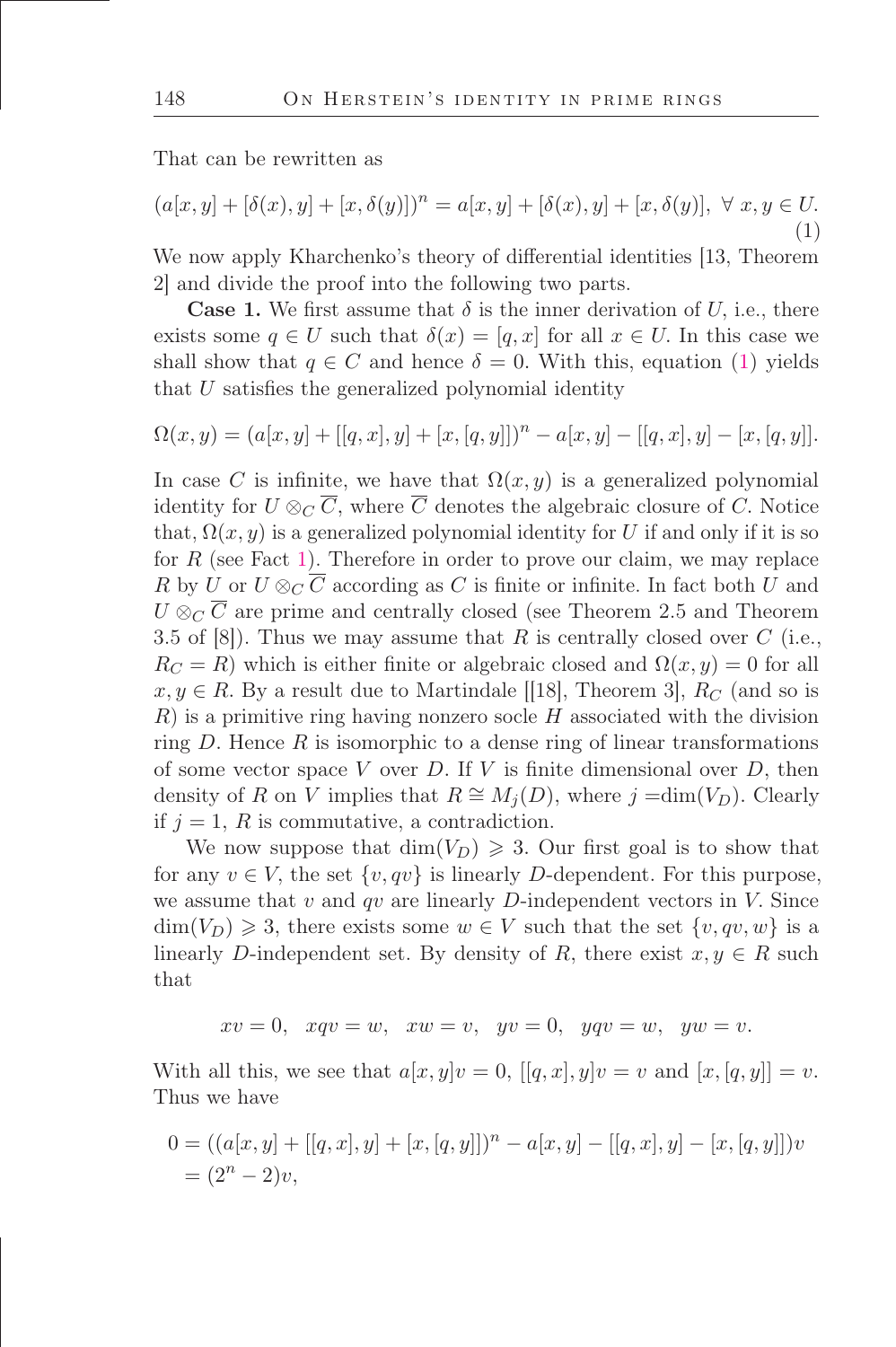a contradiction. It implies that  $v$  and  $qv$  are linearly  $D$ -dependent and so there exists  $\xi_v \in D$  such that  $qv = v\xi_v$ . We now show that  $\xi_v$  does not depend on the choice of v, i.e., there exists  $\xi \in D$  such that  $qv = v\xi$ for all  $v \in V$ . Let us choose linearly D-independent vectors v and w in V. Since  $\dim(V_D) \geq 3$ , we can find  $u \in V$  such that the set  $\{u, v, w\}$  is linearly D-independent. Then there exist  $\xi_u, \xi_v, \xi_w \in D$  such that

$$
qu = u\xi_u, \quad qv = v\xi_v, \quad qw = w\xi_w.
$$

It implies that

$$
q(u + v + w) = (u + v + w)\xi_{u+v+w}
$$
  
\n
$$
qu + qv + qw = u\xi_{u+v+w} + v\xi_{u+v+w} + w\xi_{u+v+w}
$$
  
\n
$$
u\xi_u + v\xi_v + w\xi_w = u\xi_{u+v+w} + v\xi_{u+v+w} + w\xi_{u+v+w}
$$
  
\n
$$
0 = ua_1 + va_2 + wa_3,
$$

where  $a_1 = \xi_u - \xi_{u+v+w}, a_2 = \xi_v - \xi_{u+v+w}$  and  $a_3 = \xi_w - \xi_{u+v+w}$ . It implies that  $a_i = 0$  for all  $i = 1, 2, 3$ . Thus  $\xi_u = \xi_{u+v+w}, \xi_v = \xi_{u+v+w}$  and  $\xi_w = \xi_{u+v+w}$ . It proves our claim. Now we see that for any  $r \in R$  and  $v \in V$ ,

$$
rqv = r(qv) = r(v\xi) = (rv)\xi = q(rv) = qrv.
$$

It implies that  $[r, q]v = 0$  for all  $r \in R$  and  $v \in V$ . Since V is a left faithful irreducible module, we find that  $[r, q] = 0$  for all  $r \in R$ . Hence  $q \in R$  and so  $\delta = 0$ .

With this, we get the situation  $(a[x, y])^n = a[x, y]$  for all  $x, y \in R$ . Suppose that there exists  $v \in V$  such that the vectors v and av are linearly D-independent. Again as  $dim(V_D) \geq 3$ , there exists  $u \in V$  such that the set  $\{v, av, u\}$  is linearly D-independent. By density of R, we have  $x, y \in R$ such that

$$
vx = 0, \quad vax = w, \quad wx = v, \quad vy = w, \quad vay = 0, \quad wy = 2v.
$$

It implies that  $0 = v((a[x, y])^n - a[x, y]) = (2^n - 2)v$ , which is a contradiction. Therefore, one can easily find that  $a \in C$ , by repeating the similar arguments as above. Thus, we obtain  $a^{n-1}[x, y]^n - [x, y] = 0$  for all  $x, y \in R$ . Again choosing linearly D-independent variables  $\rho_1, \rho_2, \rho_3 \in V$ such that

$$
x\rho_1 = 0
$$
,  $x\rho_2 = \rho_3$ ,  $x\rho_3 = 0$ ,  $y\rho_1 = \rho_2$ ,  $y\rho_2 = \rho_3$ ,  $y\rho_3 = 0$ .

It yields that  $\rho_3 = (a^{n-1}[x, y]^n - [x, y])\rho_1 = 0$ , a contradiction.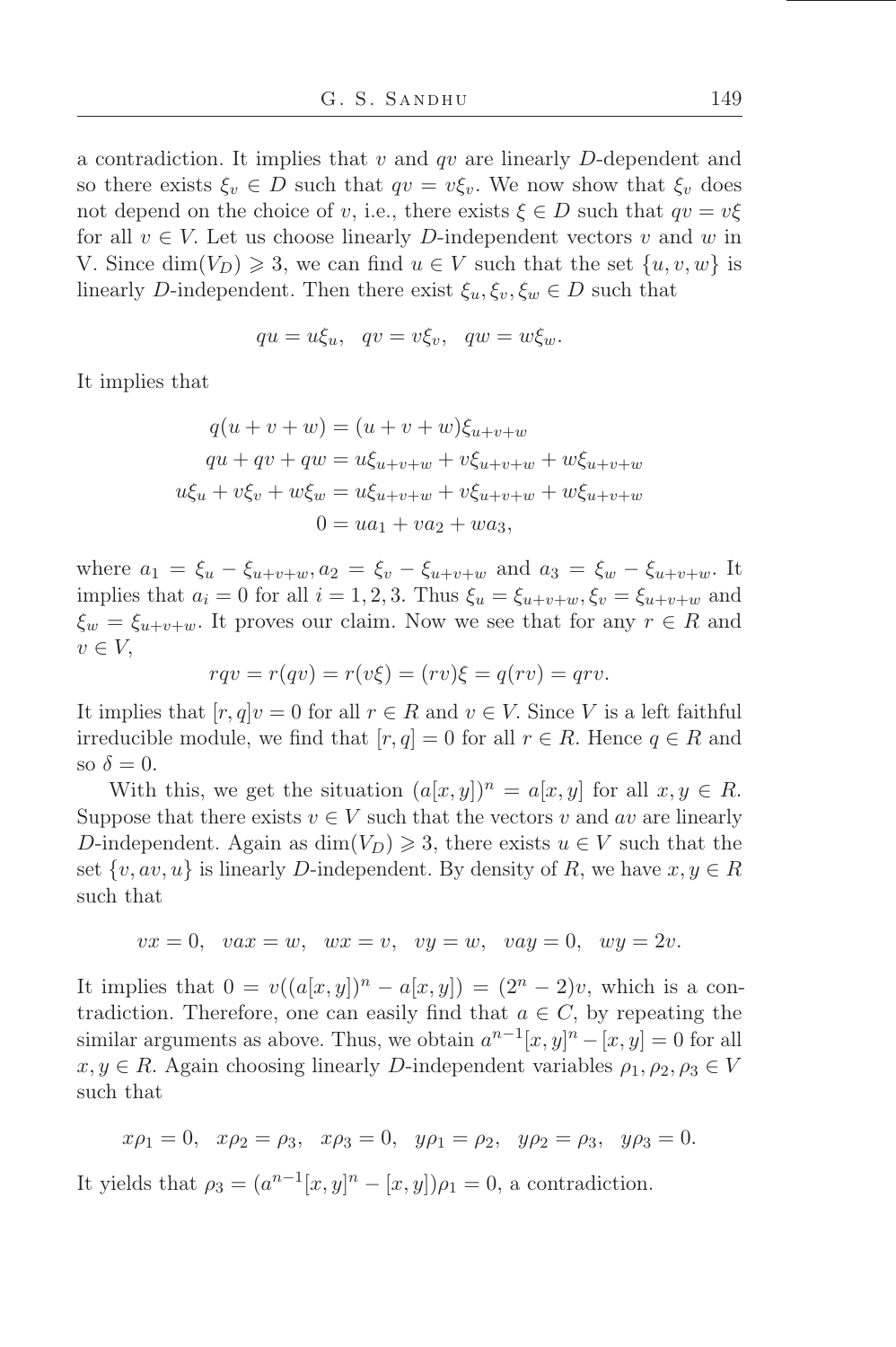We now assume that  $\dim(V_D) \leq 2$ . In this case R is a simple GPI-ring with unity and so is a central simple finite dimensional algebra over its center. In light of Lemma 2 of [14], it follows that there exists a suitable field F (say) such that  $R \subseteq M_i(F)$ , ring of  $i \times i$  matrices with entries from F, moreover R and  $M_i(F)$  satisfy same generalized polynomial identities. Therefore  $M_i(F)$  satisfies  $\Omega(x, y)$ . If  $i \geq 3$ , a contradiction follows as above. If  $i = 1$ , then R is commutative and if  $i = 2$ , then R satisfies  $s_4$ , both of these cases also take us to a contradiction.

Finally, we consider the case when  $\dim_D(V) = \infty$ . By Wong [20, Lemma 2, R satisfies  $(ax + [q, x])^n - (ax + [q, x]) = 0$ . Let v and qv be the linearly D-independent vectors. By density of R, we have  $x \in R$  such that  $xv = 0$  and  $xqv = 2v$ . It follows that

$$
0 = (ax + [q, x])n - (ax + [q, x])v = (2n - 2)v,
$$

since Char(R)  $\neq 2$ , we get  $(2^{n-1}-1)v=0$ , again a contradiction.

**Case 2.** Suppose that  $\delta$  is not the inner derivation of U, i.e.,  $\delta$  is outer. By Kharchenko's result [13],  $U$  must satisfies the following generalized polynomial identity

<span id="page-5-0"></span>
$$
(a[x, y] + [r, y] + [x, s])n - (a[x, y] + [r, y] + [x, s]).
$$
 (2)

As we mentioned earlier, R may be replaced by U and  $U \otimes_C \overline{C}$  according as  $C$  is finite or infinite, and assume that  $R$  is centrally closed over  $C$ . Therefore R satisfies the GPI  $(2)$ . In particular R satisfies the blended component  $[r, y]^n - [r, y]$ . That means, R is a PI-ring. With the aid of Lanski's result [14, Lemma 2], we find a suitable filed  $F$  such that  $R \subseteq M_i(F)$  and  $M_i(F)$  satisfies the identity  $[r, y]^n - [r, y]$ . Obviously  $k \neq 1, 2$ . For  $k > 2$ , we choose  $r = e_{ij}$  and  $y = e_{jj}$ , we get  $0 = [e_{ij}, e_{jj}]^n$  $[e_{ij}, e_{ji}] = -e_{ij} \neq 0$ , which is again a contradiction. It completes the proof of the theorem. П

Proceeding in same way with necessary variations, the following theorem can be easily proved.

<span id="page-5-1"></span>**Theorem 2.** Let R be a prime ring with  $Char(R) \neq 2$ . If R admits a *generalized derivation* F *associated with a derivation*  $\delta$  *such that*  $F(x)^n =$  $F(x)$  *for all*  $x \in R$ , *where*  $n > 1$  *is a fixed integer, then* R *is commutative.* 

<span id="page-5-2"></span>**Corollary 1.** Let R be a prime ring with  $Char(R) \neq 2$ . If for some fixed *integer*  $n > 1$ ,  $[x, y]^n = [x, y]$  *for all*  $x, y \in R$ , *then* R *is commutative.* 

*Proof.* Let us fix x. Then we have  $I_x(y)^n = I_x(y)$  for all  $y \in R$ , where  $I_x$ denotes the inner derivation associated with x. In view of Theorem [2,](#page-5-1)  $R$ is commutative. $\Box$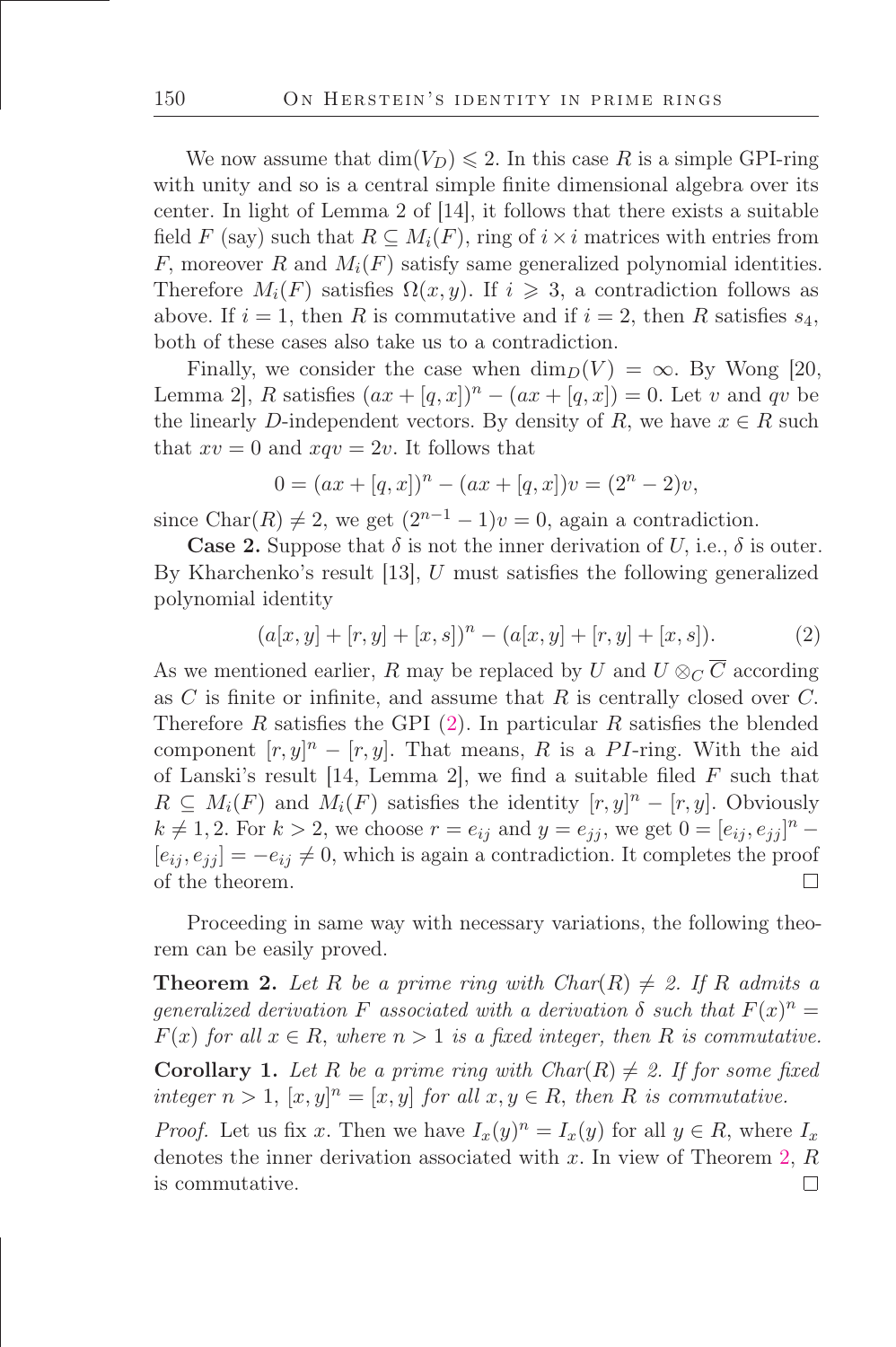### 2. A result on automorphisms

It is well-known that every automorphism of  $R$  can be uniquely extended to  $U$ . An automorphism of  $R$  is called  $U$ -inner if there exists an invertible element  $q \in U$  such that  $\sigma(x) = qxq^{-1}$  for all  $x \in R$ . Otherwise  $\sigma$  is called U-outer. Let us denote the group of all automorphisms of R by G and the group consisting of all the U-inner automorphisms of R by  $G_{Inn}$ . Recall that a subset A of G is said to be independent (modulo  $G_{Inn}$ ) if for any  $u_1, u_2 \in A$ ,  $u_1u_2^{-1} \in G_{Inn}$  implies  $u_1 = u_2$ . We begin our discussion with some important facts of this subject that will be used in the development of our main proof.

<span id="page-6-2"></span>Fact 5. [7, THEOREM 3] Let  $\phi = \Phi(x_i^{u_j})$  $\binom{a}{i}$  be a generalized polynomial identity with automorphisms of  $R$  reduced with respect to  $A$ . If for all  $x_i \in X$  and  $u_j \in A$ , the  $x_i^{u_j}$  $u_j^{u_j}$ -word degree of  $\phi = \Phi(x_i^{u_j})$  $\binom{a_j}{i}$  is strictly less than Char(R), when Char(R)  $\neq$  0, then  $\Phi(y_{ij}) = 0$  is a generalized polynomial identity of R.

<span id="page-6-3"></span>Fact 6. [7, THEOREM 1] Let R be a prime ring and I a two sided ideal of R. Then  $I, R$  and U satisfy the same generalized polynomial identities with automorphisms.

<span id="page-6-0"></span>Fact 7. [2, LEMMA 7.1] Let  $V_D$  be a vector space over a division ring D with  $\dim_D(V) \geq 2$  and  $\psi \in End(V)$ . If v and  $\psi v$  are D-dependent for every  $v \in V$ , then there exists  $\ell \in D$  such that  $\psi v = \ell v$  for every  $v \in V$ .

**Fact 8.** [12] Let R be a domain and  $\sigma$  be an automorphism of R which is outer. If R satisfies a GPI  $\Phi(x_i, \sigma(x_i))$ , then R also satisfies the nontrivial GPI  $\Phi(x_i, y_i)$ , where  $x_i$  and  $y_i$  are distinct indeterminates.

Let  $V_D$  be a right vector space over a division ring D. We denote by  $End(V_D)$  the ring of D-linear transformations on  $V_D$ . A map  $q: V_D \to V_D$ is said to be a semi-linear transformation if  $q$  is additive and there exists an automorphism  $\sigma$  of D such that  $q(v\lambda) = (qv)\sigma(\lambda)$  for every  $v \in V$ and  $\lambda \in D$ . By a theorem of Jacobson [11, Isomorphism Theorem, p.79],  $\sigma(x) = qxq^{-1}$  for every  $x \in End(V_D)$ , where  $\sigma$  is an automorphism of  $End(V_D)$  and q is the invertible semi-linear transformation.

We first prove the following lemmas which are crucial in our discussion.

<span id="page-6-1"></span>**Lemma 1.** Let  $\sigma: End(V_D) \to End(V_D)$  be an automorphism such that *for some fixed integer*  $n \geq 2$ ,  $\sigma([x, y])^n = \sigma([x, y])$  *for all*  $x, y \in End(V_D)$ . *If dim*( $V_D$ )  $\geq$  2, *then*  $\sigma$  *is the identity map.*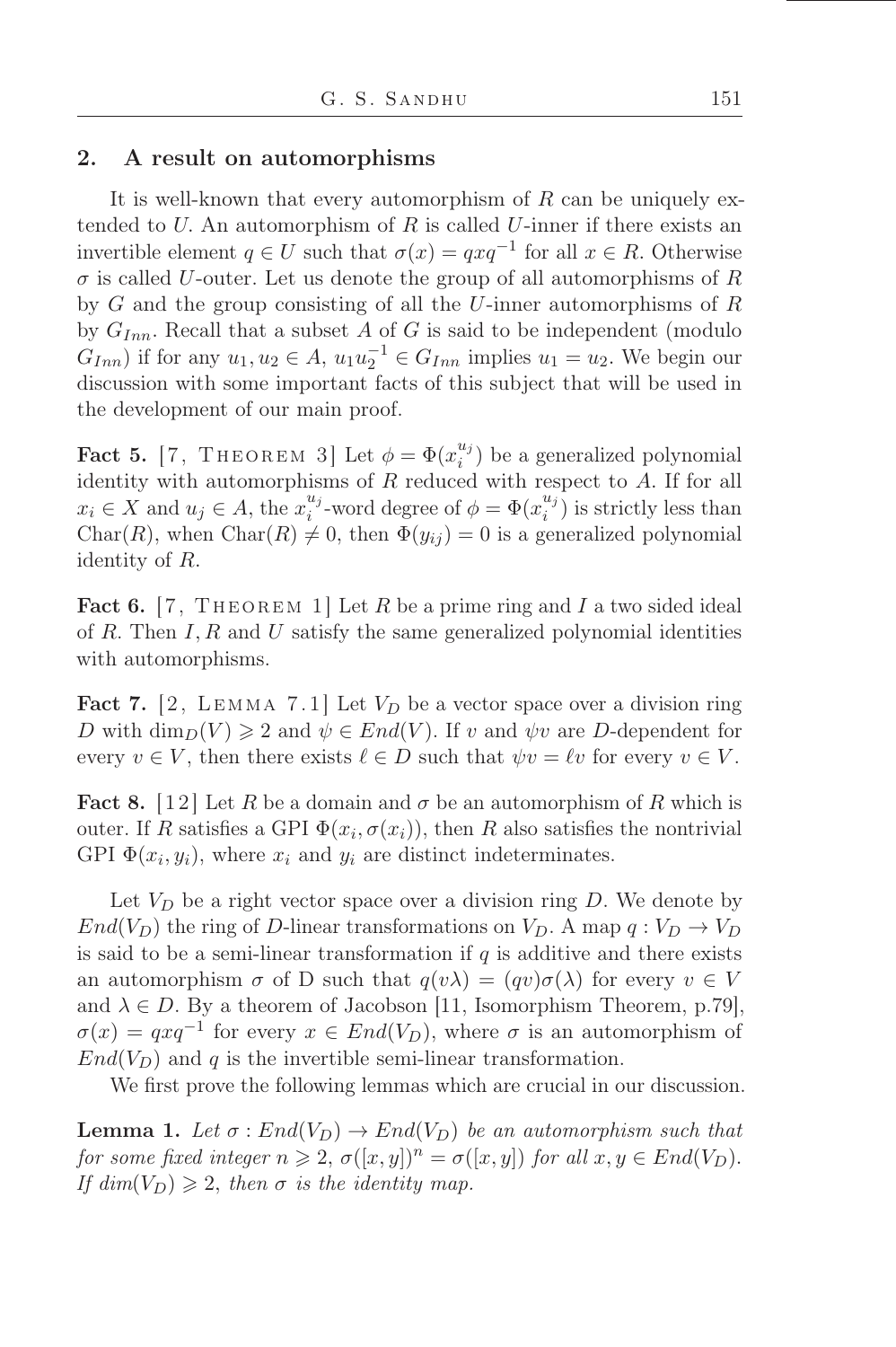*Proof.* As discussed above, we have  $\sigma(x) = qxq^{-1}$  for all  $x \in End(V_D)$ and  $q(v\lambda) = (qv)\sigma(\lambda)$  for all  $v \in V$  and  $\lambda \in D$ . By the given hypothesis, we find that

$$
(q[x, y]q^{-1})^n - q[x, y]q^{-1} = 0 \ \forall \ x, y \in End(V_D).
$$

Since  $\dim(V_D) \geq 2$ , suppose that for any  $v \in V$ , the vectors  $v, qv$  are linearly D-independent. Further, we assume that  $q^{-1}v \notin \text{Span}_D\{v, qv\}$ , so the set  $\{v, qv, q^{-1}v\}$  is linearly D-independent. By density of R, there exist  $x, y \in End(V_D)$  such that

$$
xv = v
$$
,  $xqv = v$ ,  $xq^{-1}v = 0$ ,  $yy = 0$ ,  $yqv = v$ ,  $yq^{-1}v = v$ .

In this view, it follows that

$$
0 = ((q[x, y]q^{-1})^n - q[x, y]q^{-1})v = -qv \neq 0,
$$

a contradiction. Therefore the set  $\{v, qv, q^{-1}v\}$  is linearly D-dependent and so there exist  $\alpha, \beta \in D$  such that  $q^{-1}v = v\alpha + qv\beta$ . We notice that  $\beta \neq 0$ , because otherwise we have  $q^{-1}v = v\alpha$  implies  $v = qv\alpha$ , which is an absurd. Now we choose  $x, y \in End(V_D)$  such that

$$
xv = v, \quad xqv = v, \quad yv = 0, \quad yqv = v.
$$

It implies that

$$
0 = ((q[x, y]q^{-1})^n - q[x, y]q^{-1})v = -\beta qv,
$$

a contradiction. Therefore v and  $q^{-1}v$  are linearly D-dependent. By Fact [7,](#page-6-0)  $q^{-1}v = v\ell$ , where  $\ell \in D$  and for all  $v \in V$ . Thus for each  $x \in End(V_D)$ , we have  $q^{-1}(xv) = xv\ell$ . It implies that

$$
xv = q^{-1}(qxv) = (qxv)\ell = qx(v\ell) = qx(q^{-1}v) = (qxq^{-1})v = \sigma(x)v
$$

for all  $x \in End(V_D)$  and  $v \in V$ . It implies that  $(\sigma(x) - x)V = (0)$ , and hence we get  $\sigma(x) = x$  for all  $x \in End(V_D)$ . П.

<span id="page-7-0"></span>**Lemma 2.** Let R be a prime ring with  $Char(R) \neq 2$ . If R admits an outer *automorphism*  $\sigma$  *such that for a fixed integer*  $n > 1$ ,  $\sigma([x, y])^n = \sigma([x, y])$ *for all*  $x, y \in R$ *, then*  $R$  *is commutative.* 

*Proof.* In case  $\sigma$  is the identity map, we have  $[x, y]^n = [x, y]$  for all  $x, y \in R$ . In view of Corollary [1,](#page-5-2) R is commutative. Suppose that  $\sigma$  is a non-identity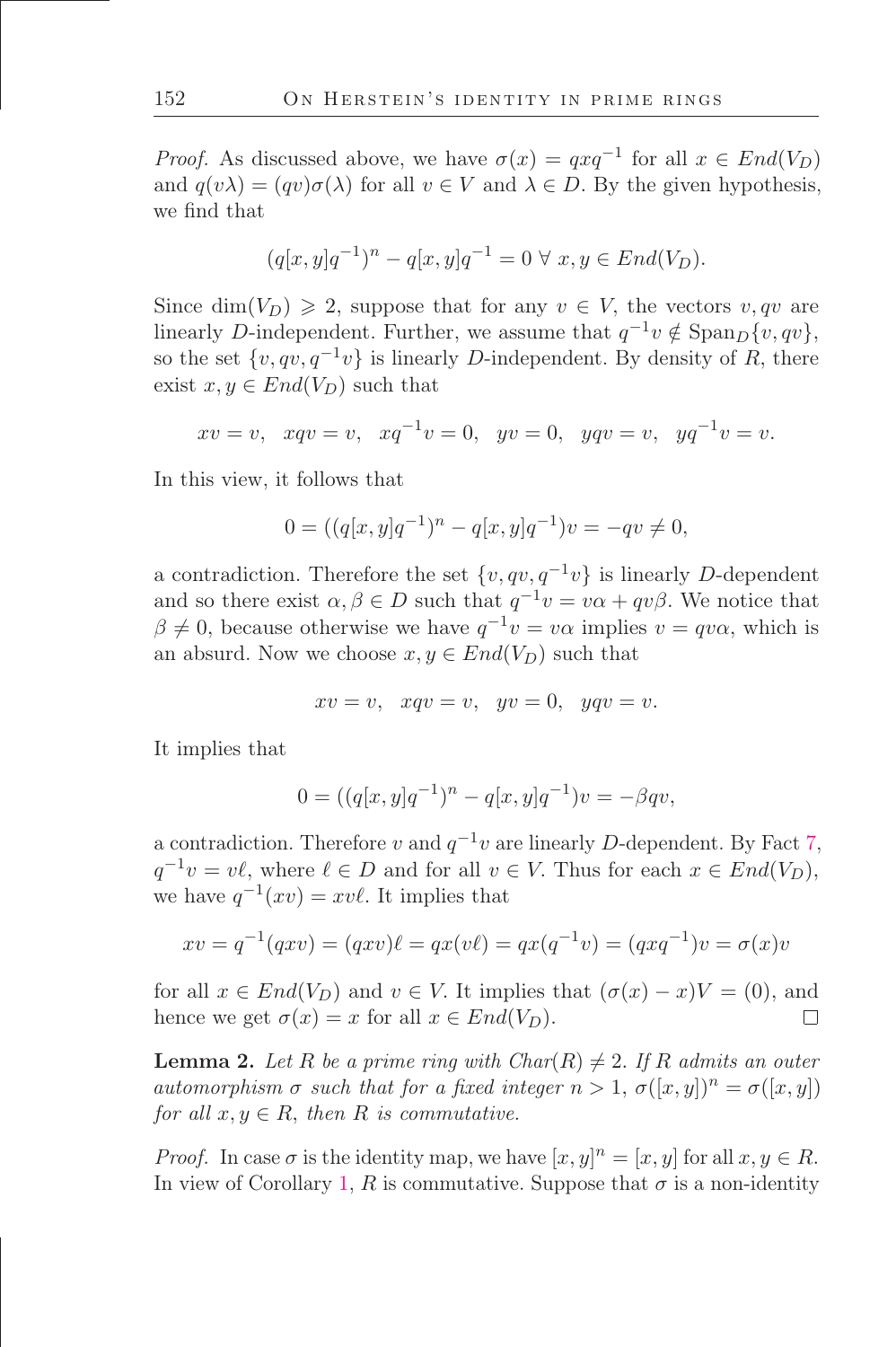map. Thus  $\sigma([x, y])^n - \sigma([x, y])$  is a nontrivial differential identity for R, by Chaung [6, Main Theorem], R must satisfy a nontrivial generalized polynomial identity. In fact,  $U$  satisfies the same generalized polynomial identity (see Fact [1\)](#page-2-3). Moreover,  $U$  is a primitive ring and isomorphic to a dense ring of linear transformations of some vector space V over a division ring  $D$  (see [18, Theorem 3]).

In case U is a domain, by Kharchenko [12], U satisfies the polynomial identity  $[x, y]^m - [x, y]$ . With the aid of Corollary [1,](#page-5-2) we are done.

Assume that U is not a domain, then we have  $\sigma(x) = qxq^{-1}$  for all  $x \in U$ . In this view, it follows that U satisfies the nontrivial GPI

$$
(q[x,y]q^{-1})^n - q[x,y]q^{-1}.
$$

Notice that if for any  $v \in V$ , the vectors v and  $q^{-1}v$  are linearly Ddependent, then  $\sigma$  becomes the identity map by Lemma [1,](#page-6-1) and we have  $[x, y]^n = [x, y]$  for all  $x, y \in R$ , hence the conclusion follows as above. Thus we assume that there exists some  $v \in V$  such that v and  $q^{-1}v$  are linearly D-independent vectors. Let us first assume that  $\dim_D(V) \geq 3$ . Then there exists some  $w \in V$  such that the set  $\{v, q^{-1}v, w\}$  is linearly D-independent. In view of density of U, we find  $x, y \in U$  such that

$$
xv = 0
$$
,  $xq^{-1}v = -v$ ,  $xw = 0$ ,  $yy = v$ ,  $yd^{-1}v = 0$ ,  $yw = q^{-1}v$ .

From the hypothesis, we find that  $0 = ((q[x, y]q^{-1})^n - q[x, y]q^{-1})v = qv$ , and hence  $v = 0$ , a contradiction. Now assume that  $\dim(V_D) = 2$ , i.e.,  $U \cong M_2(D)$ . Therefore  $\sigma([x, y])^n - \sigma([x, y]) = 0$  for all  $x, y \in U$ , since  $s^{\sigma}$ word degree is 2 and characteristic of R is  $> 2$ , invoking Fact [5,](#page-6-2) U satisfies the polynomial identity  $[x, y]^n - [x, y]$ . As above, R is commutative, it completes the proof.  $\Box$ 

Finally, we are ready to prove our main result.

**Theorem 3.** Let R be a prime ring with  $Char(R) \neq 2$ , L a nonzero Lie *ideal of* R, U *the Utumi quotient ring and* C *the extended centroid of* R. *Suppose that* R *admits an automorphism*  $\sigma$  *such that*  $\sigma(u)^n = \sigma(u)$  *for all*  $u \in L$ , where  $n > 1$  *is a fixed positive integer, then either*  $L \subseteq Z(R)$  *or* L *is commutative and* R *satisőes* s4.

*Proof.* If  $L \subseteq Z(R)$ , then we are done. Let us suppose that  $L \not\subseteq Z(R)$ . By hypothesis, we have  $\sigma(u)^n = \sigma(u)$  for all  $u \in L$ . If L is not commutative, then by Fact [4](#page-2-1) and Fact [6,](#page-6-3) it follows that  $\sigma([x,y])^n = \sigma([x,y])$  for all  $x \in R$ . We now have the following two cases (see [12]).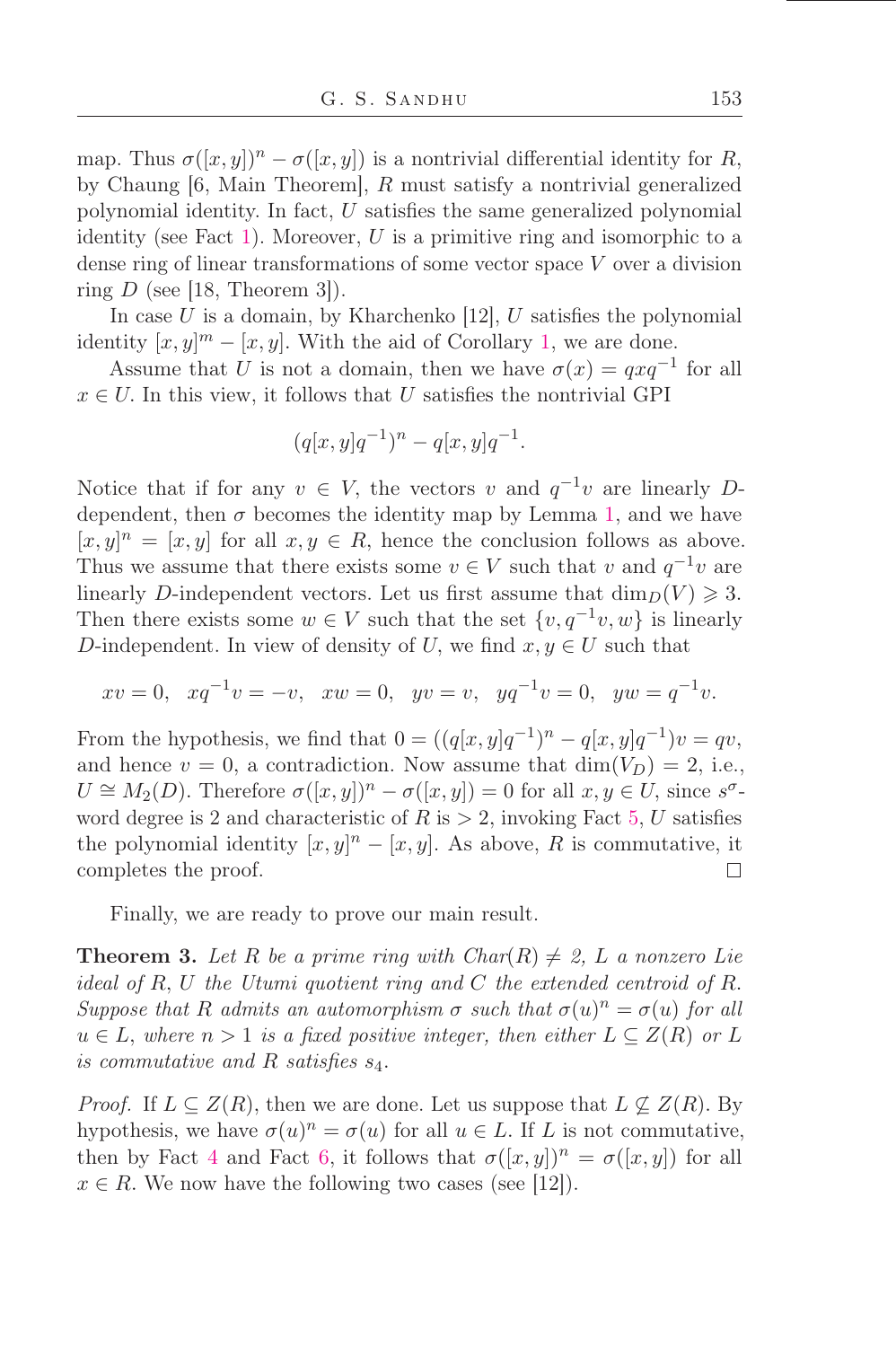**Case 1.** Let us assume that  $\sigma$  is not U-inner, i.e.,  $\sigma$  is U-outer. Then a contradiction follows from Lemma [2.](#page-7-0)

**Case 2.** If  $\sigma$  is U-inner, i.e., there exists an invertible  $q \in U$  such that  $\sigma(x) = qxq^{-1}$  for all  $x \in R$ , then for all  $x, y \in R$ , we have

$$
(q[x, y]q^{-1})^n = q[x, y]q^{-1}.
$$

Further if  $q \in C$ , then we have nothing to prove. Thus  $q \notin C$ . It implies that  $\Lambda(x,y) = (q[x,y]q^{-1})^n - q[x,y]q^{-1}$  is a nontrivial generalized polynomial identity for  $R$  as well as for  $U$ .

As in the case of generalized derivations, we mention that  $\overline{C}$  is the algebraic closure of C if C is infinite and  $C = \overline{C}$  if C is finite. One may observe that  $U \cong U \otimes_C C \subseteq U \otimes_C \overline{C}$ , and  $U \otimes_C \overline{C}$  is a prime ring with extended centroid  $\overline{C}$  (see [8, Theorem 3.5]). Thus  $\Lambda(x, y)$  is a nontrivial generalized polynomial identity for  $U \otimes_C \overline{C}$ . In view of Theorem 6.4.4 of [3], U' (the Utumi quotient ring of  $U \otimes_{\mathbb{C}} \overline{\mathbb{C}}$ ) also satisfies the nontrivial generalized polynomial identity  $\Lambda(x, y)$ . In addition, by Martindale [18], we find that  $U' \cong End(V_D)$ . Therefore by invoking Lemma [1,](#page-6-1) we have  $[x, y]^n = [x, y]$  for all  $x, y \in R$ , which implies that R is commutative, a contradiction. Hence  $L$  is commutative and by [15, Theorem 4],  $R$  $\Box$ satisfies  $s_4$ .

**Corollary 2.** Let R be a prime ring with  $Char(R) \neq 2$ . If R admits an *automorphism*  $\sigma$  *such that*  $\sigma(x)^n = \sigma(x)$  *for all*  $x \in R$ *, where*  $n > 1$  *is a őxed positive integer, then* R *is commutative.*

#### References

- [1] M. Ashraf, M. A. Raza, S. A. Pary, Commutators having idempotent values with automorphisms in semiprime rings, Math. Reports,  $20(70)(1)$ , 2018, pp.51–57.
- [2] K. I. Beidar, M. Brešar, *Extended Jacobson density theorem for rings with auto*morphisms and derivations, Israel J. Math.,  $122$ ,  $2001$ , pp.317–346.
- [3] K. I. Beidar, W. S. Martindale III, A. V. Mikhalev, Rings with Generalized Identities, Pure Appl. Math. 196, Marcel Dekker Inc., New York, 1996.
- [4] J. Bergen, I. N. Herstein, J. W. Kerr, Lie ideals and derivations of prime rings, J. Algebra, 71, 1981, pp.259-267.
- [5] C. L. Chuang, GPI's having coefficients in Utumi quotient rings, Proc. Amer. Math. Soc.,  $103(3)$ , 1988, pp.723–728.
- [6] C.L. Chuang, Differential identities with automorphism and anti-automorphism-I, J. Algebra 149, 1992, pp.371–404.
- [7] C. L. Chuang, Differential identities with automorphism and anti-automorphism-II, J. Algebra, 160, 1993, pp. 291–335.